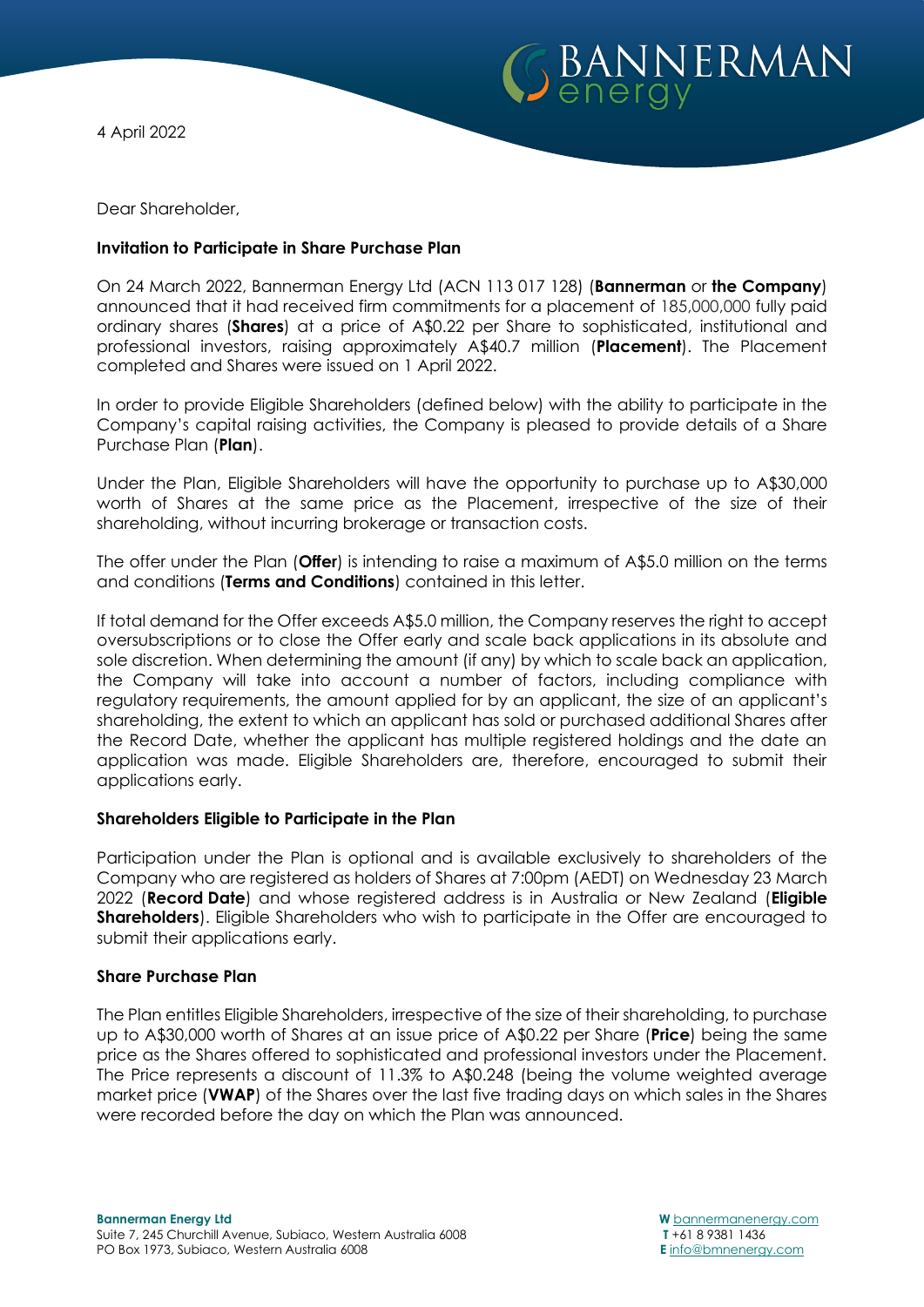

Whilst the Company intends to raise A\$5.0 million under the Plan, the Company reserves the right to accept additional applications subject to shareholder demand and compliance with the ASX Listing Rules. In accordance with the ASX Listing Rules, the maximum number of Shares that can be issued under a share purchase plan is that amount equal to 30% of the Company's existing issued share capital. Accordingly, as at the date of this document the maximum number of Shares which can be issued under this Plan will be 425,850,357 .

Depending on applications received, the Company may, in its absolute discretion, undertake a scale back so that not more than A\$5.0 million is raised under the Plan. Scale back decisions are made by the Board in its sole discretion and are final.

The Plan will not be underwritten.

The directors of the Company who are Eligible Shareholders may participate under the Plan.

# **Current Activities**

Details of the Company's current activities are set out in the announcements made by the Company to the ASX and are available from the ASX platform (ASX:BMN), or the Company's website at www.bannermanenergy.com.

### **Use of Funds**

The proceeds raised under the Plan and the Placement are intended to be utilised for the following purposes:

- Completion of the Etango-8 Definitive Feasibility Study (**DFS**), which remains onbudget and on track for completion in Q3 CY22;
- Front-End Engineering and Design (**FEED**) and detailed design in respect of the planned Etango-8 uranium mine;
- Product marketing and project financing activities;
- New opportunities; and
- General working capital purposes.

### **How much can you invest?**

Eligible Shareholders may each apply for a maximum of A\$30,000 worth of Shares and a minimum of A\$2,000 worth of Shares under the Plan.

### **How to accept this Offer**

To apply for Shares under the Plan, please follow the instructions on the enclosed personalised Application Form.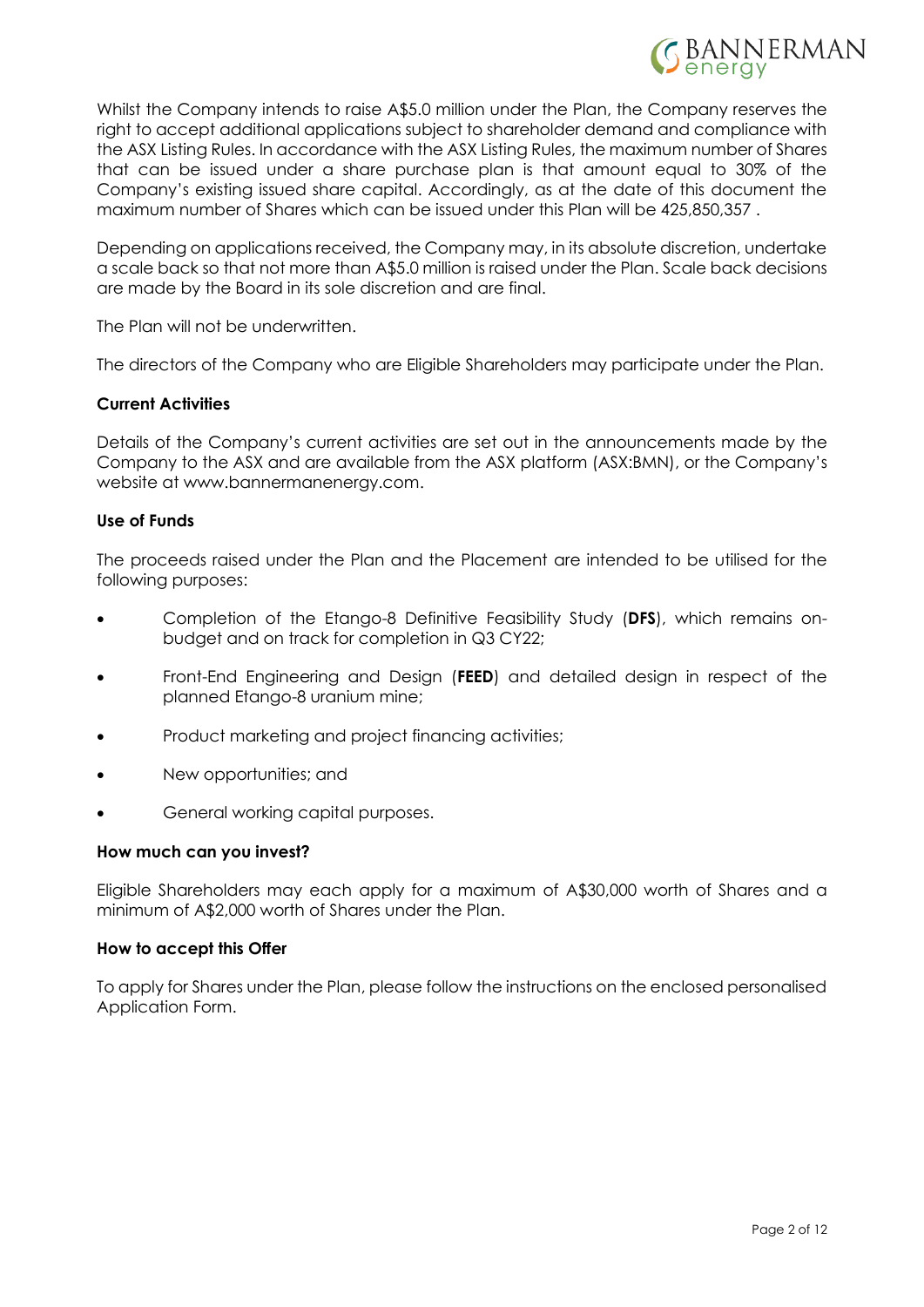Eligible Shareholders may participate by selecting only one of the following offers to purchase Shares under the Plan:

|         | <b>Total amount payable</b> | Number of Shares which may be<br>purchased |
|---------|-----------------------------|--------------------------------------------|
| Offer A | A\$30,000                   | 136,363                                    |
| Offer B | A\$25,000                   | 113,636                                    |
| Offer C | A\$20,000                   | 90,909                                     |
| Offer D | A\$15,000                   | 68,181                                     |
| Offer E | A\$10,000                   | 45,454                                     |
| Offer F | A\$5,000                    | 22,727                                     |
| Offer G | A\$2,000                    | 9,090                                      |

The number of Shares to which you are entitled will be calculated by dividing the subscription amount you have selected by the Price, rounded down.

All payments in accordance with the options set out in your Application Form (**Application**) must be received by the **Closing Date of 5:00pm (AEST) Tuesday 19 April 2022.** If the exact amount of money is not tendered with your Application, the Company reserves the right to either:

- 1. return your application monies and not issue any Shares to you; or
- 2. issue to you the number of Shares that would have been issued had you applied for the highest designated amount that is less than the amount of your payment and refund the excess application money to you by cheque as soon as possible, without interest.

The Company confirms that if the amount to be refunded is less than the issue price of one Share, being A\$0.22, it will not be refunded and will be retained by the Company.

Once an Application has been made it cannot be revoked.

### **Multiple Holdings**

The maximum investment any Eligible Shareholder may apply for will remain A\$30,000 even if an Eligible Shareholder receives more than one Offer (whether in respect of a joint holding or because the Eligible Shareholder has more than one holding under a separate account). It is the responsibility of the applicant to ensure that the aggregate of the application amount paid for the Shares the subject of the Application and any other shares and interests in the class applied for by you under the Plan or any similar arrangement in the 12 months prior to the date of submission does not exceed A\$30,000.

# **Custodians and Nominees**

Eligible Shareholders who hold Shares as Custodian or Nominee (**Custodian**) for one or more persons on the Record Date (**Beneficiary**) may apply for up to a maximum amount of A\$30,000 worth of Shares in respect of each Beneficiary who is resident in Australia or New Zealand, subject to providing a Custodian Certificate to the Company, as described in the Terms and Conditions enclosed with this letter. Please refer to the Terms and Conditions for more details.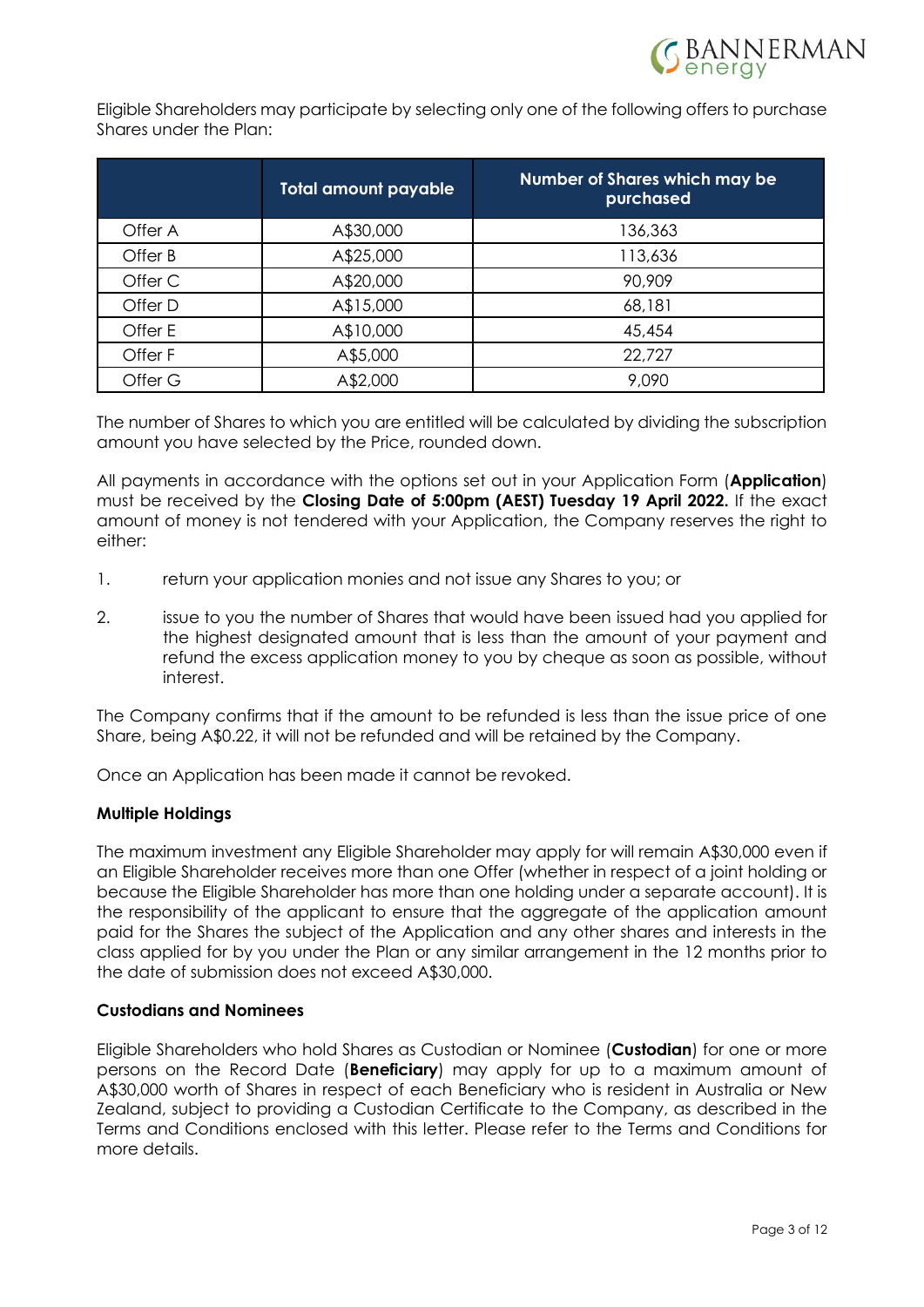

### **Relationship of Issue Price with Market Price**

On the last trading day immediately prior to the announcement date of the Offer, the closing price of the Shares traded on ASX was A\$0.265. The market price of Shares in the Company may rise and fall between the date of the Offer and the date that any Shares are issued to you as a result of your Application under this Offer.

By making an Application under this Offer and applying for Shares under the Plan, each Eligible Shareholder will be acknowledging that although the Price is at a discount, Shares are a speculative investment and the price of Shares on ASX may change between the date of the Company announcing its intention to make an Offer and the date of issue of Shares under that Offer and that the value of the Shares received under the Plan may rise or fall accordingly.

The Board recommends that you obtain your own financial and taxation advice in relation to the Offer and consider price movements of Shares in the Company prior to making an Application under this Offer.

### **Additional Information and Important Dates**

The offer of Shares under the Plan is made in accordance with ASIC Corporations (Share and Interest Purchase Plans) Instrument 2019/547 and therefore does not require a prospectus for the purposes of Chapter 6D of the *Corporations Act 2001* (Cth) (**Corporations Act**).

The Offer cannot be transferred, and the Directors of the Company reserve the right in their absolute discretion to reject, or scale back any Application. Shares issued under the Plan will be issued no more than five business days after the Closing Date of the Offer. Application for quotation on ASX of the new Shares will be made immediately following the issue of those Shares.

The maximum amount proposed to be raised under the Offer is A\$5.0 million. The Company, however, reserves absolute discretion regarding the final amount raised under the Offer, subject to the ASX Listing Rules.

If total demand for the Offer exceeds A\$5.0 million, the Company reserves the right to accept oversubscriptions or to close the Offer early and scale back Applications in its absolute and sole discretion. Scale-back for Shares held by Custodians will be applied at the level of the underlying Beneficiary.

When determining the amount (if any) by which to scale back an Application, the Company will take into account a number of factors, including compliance with regulatory requirements, the amount applied for by an applicant, the size of an applicant's shareholding, the extent to which an applicant has sold or purchased additional Shares after the Record Date, whether the applicant has multiple registered holdings and the date an Application was made. Eligible Shareholders are, therefore, encouraged to submit their Applications early.

If the Company rejects or scales-back an Application or purported application, the Company will promptly return to the shareholder the relevant Application monies, without interest.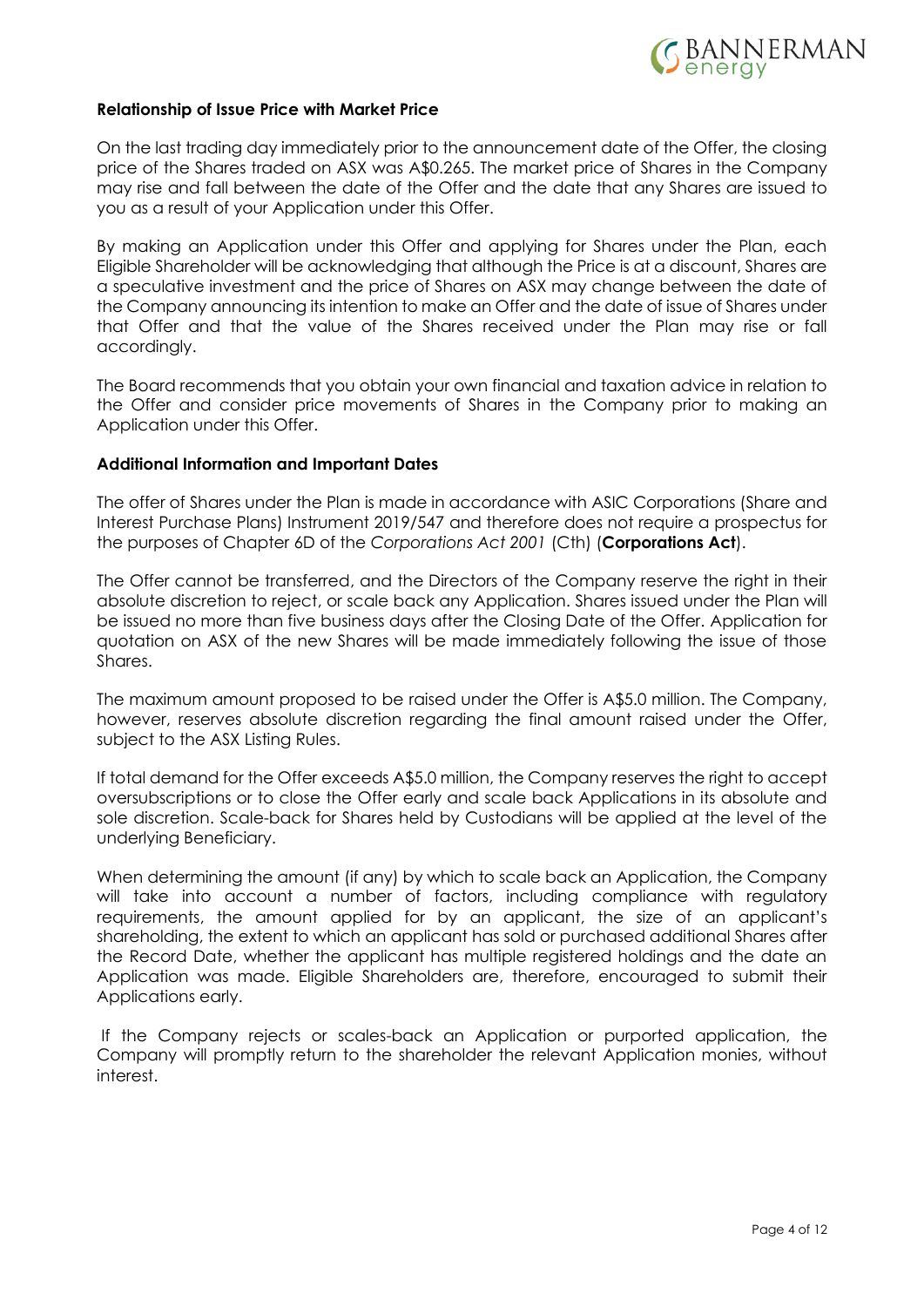

### **Foreign offer restrictions**

This document may not be released or distributed in any country other than Australia and New Zealand. This document does not constitute an offer to sell, or a solicitation of an offer to buy, securities in any other country. In particular, any securities described in this document have not been, and will not be, registered under the US Securities Act of 1933 (as amended) and may not be offered or sold in the United States except in transactions exempt from, or not subject to, registration under the US Securities Act and applicable US state securities laws.

### **New Zealand Shareholders**

The Shares offered under the Plan are not being offered or sold to the public within New Zealand other than to existing shareholders of the Company with registered addresses in New Zealand and to whom the Offer is being made in reliance on the *Financial Markets Conduct (Incidental Offers) Exemption Notice 2021 (as amended)* (New Zealand).

This document has not been registered, filed with or approved by any New Zealand regulatory authority under the *Financial Markets Conduct Act 2013* (New Zealand). This document is not an investment statement or prospectus under New Zealand law and is not required to, and may not, contain all the information that an investment statement or prospectus under New Zealand law is required to contain.

## **Shortfall Placement**

In the event that less than A\$5.0 million is applied for under the Plan, the full amount of the shortfall may be placed at the discretion of the Board subject to compliance with all necessary legal requirements. The Company confirms that any issue of shortfall will be placed subject to the Company's compliance with ASX Listing Rule 7.1 at the time of issue. As at the date of this document, assuming that all Shares subscribed for under the Placement are issued, the Company will have the capacity to issue 175,177 Shares under its ASX Listing Rule 7.1 capacity. Where the shortfall exceeds the Company's available placement capacity, the shortfall will only be placed if shareholder approval is obtained.

### **Indicative Timetable**

| Record Date for Share Purchase Plan                                                                                                         | 7:00pm (AEDT)<br>Wednesday 23 March 2022 |
|---------------------------------------------------------------------------------------------------------------------------------------------|------------------------------------------|
| Announce Share Purchase Plan and Placement and<br>lodge Appendix 3B                                                                         | Thursday 24 March 2022                   |
| Issue of Shares under Placement, and lodge Appendix 2A<br>and Cleansing Notice with ASX                                                     | Friday 1 April 2022                      |
| Dispatch Share Purchase Plan letter to shareholders and<br>release Offer Letter on the ASX platform<br>Opening date for Share Purchase Plan | Monday 4 April                           |
| Closing date for Share Purchase Plan                                                                                                        | 5:00pm (AEST) Tuesday 19<br>April 2022   |
| Announcement of result of Share Purchase Plan                                                                                               | Friday 22 April 2022                     |
| Issue of new Shares under the Share Purchase Plan and<br>lodge Appendix 2A                                                                  | Wednesday 27 April 2022                  |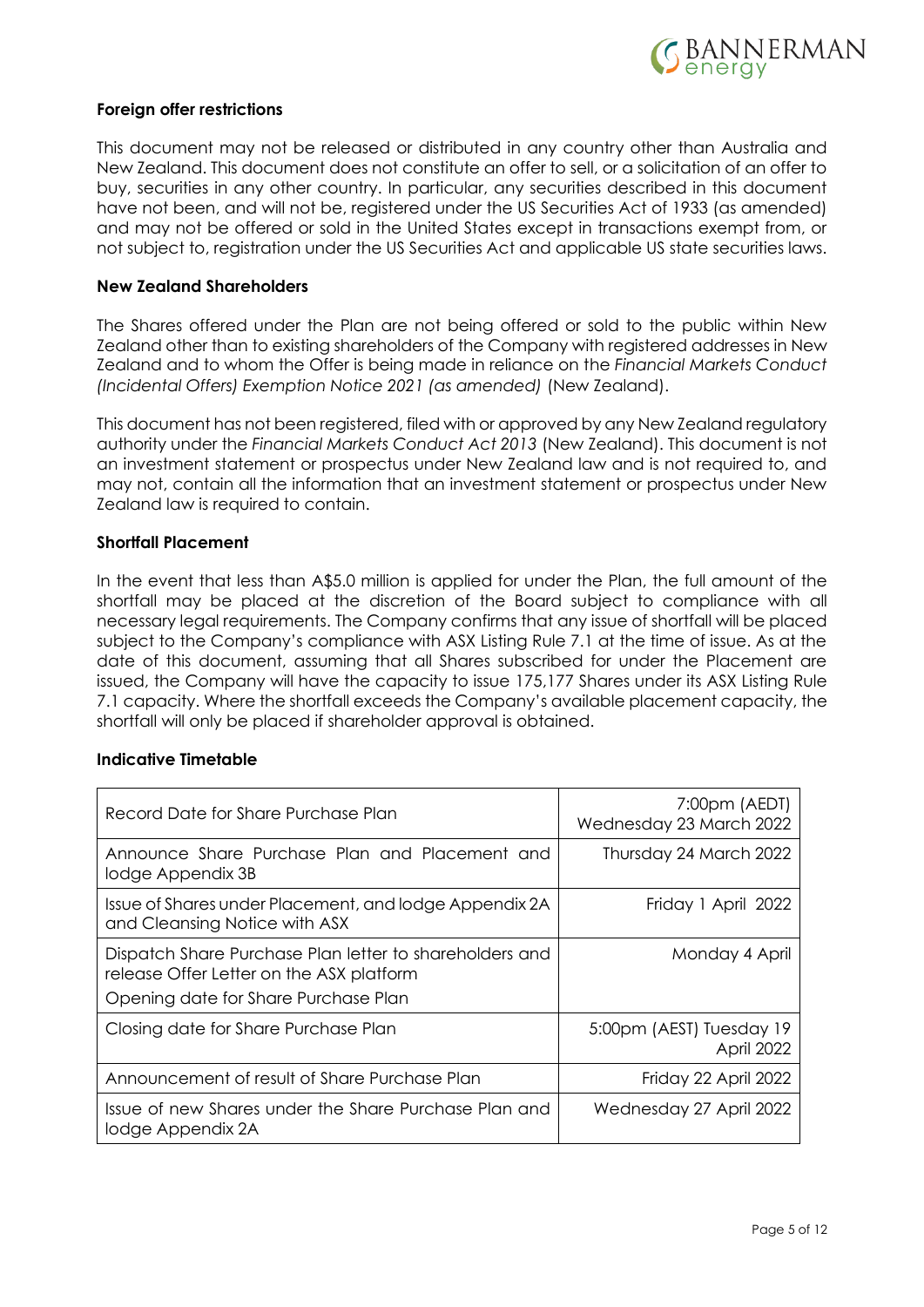

**These dates are indicative only. The Company may vary the dates and times of the Offer without notice by sending a revised timetable to ASX. Accordingly, shareholders are encouraged to submit their Applications as early as possible.**

Should you wish to discuss any information contained in this letter further, do not hesitate to contact Bannerman's Company Secretary, Steve Herlihy on +61 8 9381 1436 or [info@bmnenergy.com.](mailto:info@bmnenergy.com)

Yours faithfully

**Brandon Munro Chief Executive Officer and Managing Director Bannerman Energy Ltd**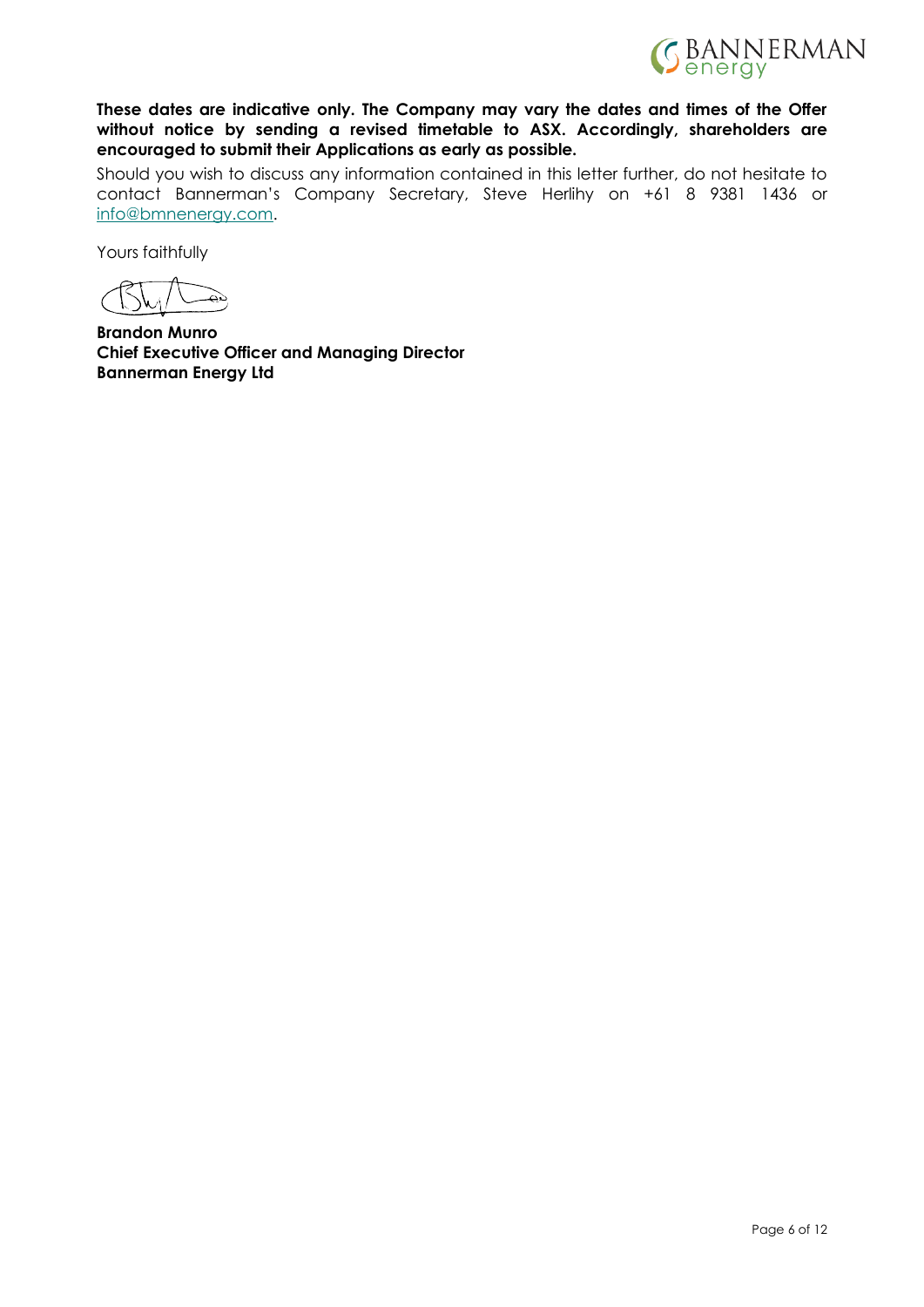

#### **BANNERMAN ENERGY LTD ACN 113 017 128**

### **Share Purchase Plan - Terms and Conditions**

#### **Purpose**

The purpose of the Share Purchase Plan (**the Plan**), which will be conducted in conjunction with the Placement, is to offer shareholders of Bannerman Energy Ltd (**Bannerman** or **the Company**) the opportunity to acquire additional fully paid ordinary shares in the Company (**Shares**) up to a maximum of A\$30,000 (when combined with any shares issued under any share purchase plan in the 12 months preceding the date of the Plan) and a minimum of A\$2,000 worth of Shares.

The issue price of A\$0.22 under the Plan will be at a discount of 11.3% to the volume weighted average market price of the Shares over the last five trading days on which sales in the Shares were recorded prior to the date the Plan was announced.

The Company is intending to raise A\$5.0 million under the Plan. The Shares will not attract brokerage costs and will be issued without the need for the Company to issue a prospectus. The Plan is governed upon such terms and conditions as the board of directors of the Company, in its absolute discretion, sees fit.

### **No Financial Advice**

This document does not provide financial advice and has been prepared without taking account of any person's investment objectives, financial situation or particular needs. You should consider the appropriateness of participating in the Plan having regard to your investment objectives, financial situation or particular needs. Shareholders should seek independent financial and taxation advice before making any investment decision in relation to these matters.

### **Shareholders Eligible to Participate**

Holders of Shares that are registered with an Australian or New Zealand address at the Record Date are eligible shareholders (**Eligible Shareholders**) and may participate in the Plan, unless such registered shareholder holds Shares on behalf of another person who resides outside Australia or New Zealand. Due to foreign securities laws, it is not practical for shareholders (or beneficial shareholders) resident in other countries to be offered the opportunity to participate in the Plan.

Participation in the Plan is optional and is subject to these Terms and Conditions. Offers made under the Plan are non-renounceable (i.e. Eligible Shareholders may not transfer their rights to any Shares offered under the Plan). Eligible Shareholders who wish to take up Shares issued under the Plan agree to be bound by the Company's constitution in respect of Shares issued under the Plan.

An offer may, at the discretion of the directors of the Company (**Directors**), be made under the Plan once a year. The maximum amount which any shareholder may subscribe for in any consecutive 12-month period is A\$30,000. The Directors may also determine in their discretion the minimum amount for participation, the multiple of Shares to be offered under the Plan and the period the offer is available to Eligible Shareholders.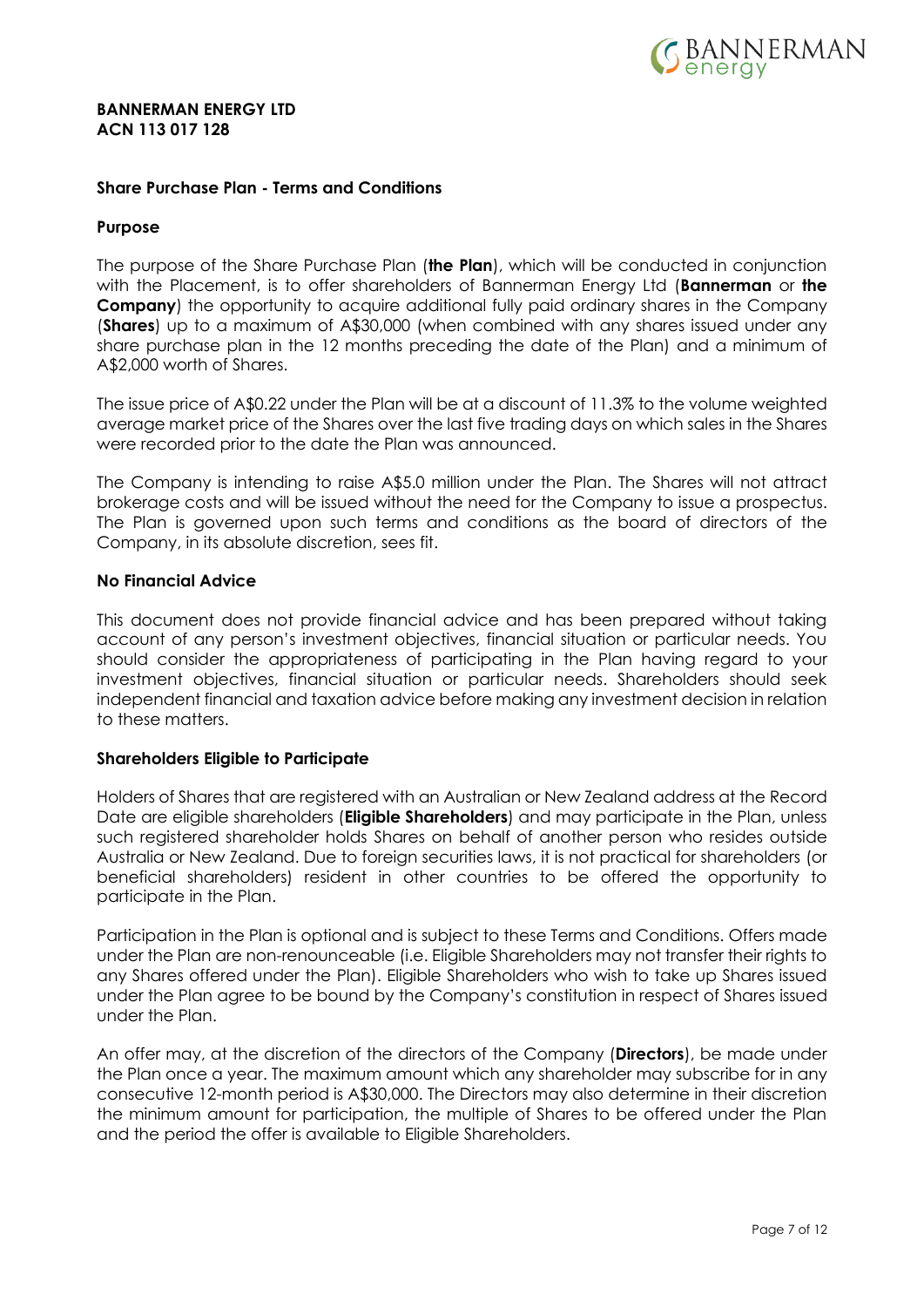

### **Custodians, trustees and nominees**

If you are an Eligible Shareholder and hold Shares as a custodian (as defined in ASIC Corporations (Share and Interest Purchase Plans) Instrument 2019/547 (**ASIC CI 2019/547**) (refer below) (**Custodian**) or in any more specific ASIC relief granted to the Company in relation to the Plan), you may apply for up to A\$30,000 worth of new Shares for each beneficiary for whom you act as custodian provided you complete and submit, together with an Application, a certificate (**Custodian Certificate**) with the following information:

- (a) that you held Shares on behalf of:
	- (i) one or more other persons that are not custodians; and/or
	- (ii) another custodian (**Downstream Custodian**) that holds beneficial interests in Shares on behalf of one or more other persons who are resident in Australia or New Zealand, to which those beneficial interests relate,

(each **a Participating Beneficiary**) at the Record Date who have subsequently instructed you, and/or the Downstream Custodian, to apply for Shares under the Plan on their behalf;

- (b) the number of Participating Beneficiaries and their names and addresses;
- (c) the number of Shares that you hold on behalf of each Participating Beneficiary;
- (d) the number or dollar amount of Shares that each Participating Beneficiary has instructed you, either directly or indirectly through a Downstream Custodian, to apply for on their behalf;
- (e) that the application price for Shares applied under the Offer for each Participating Beneficiary for whom you act in addition to the application price for any other Shares issued to you as custodian (as a result of instruction given to you as Custodian or a Downstream Custodian) for that Participating Beneficiary under any arrangement similar to the Plan in the prior 12 months does not exceed A\$30,000;
- (f) that a copy of the written offer document was given to each Participating Beneficiary; and
- (g) where you hold Shares on behalf of a Participating Beneficiary indirectly, through one or more Downstream Custodians, the name and address of each Downstream Custodian.

For the purposes of ASIC CI 2019/547 you are a '**Custodian**' if you provide a custodial or depository service in relation to shares of a body or interests in a registered scheme and you:

- (a) hold an Australian financial services licence covering the provision of a custodial or depository service;
- (b) are exempt from the requirement to hold an Australian financial services licence covering the provision of a custodial or depository service;
- (c) hold an Australian financial services licence covering the operation of an IDPS or is a responsible entity of an IDPS-like scheme;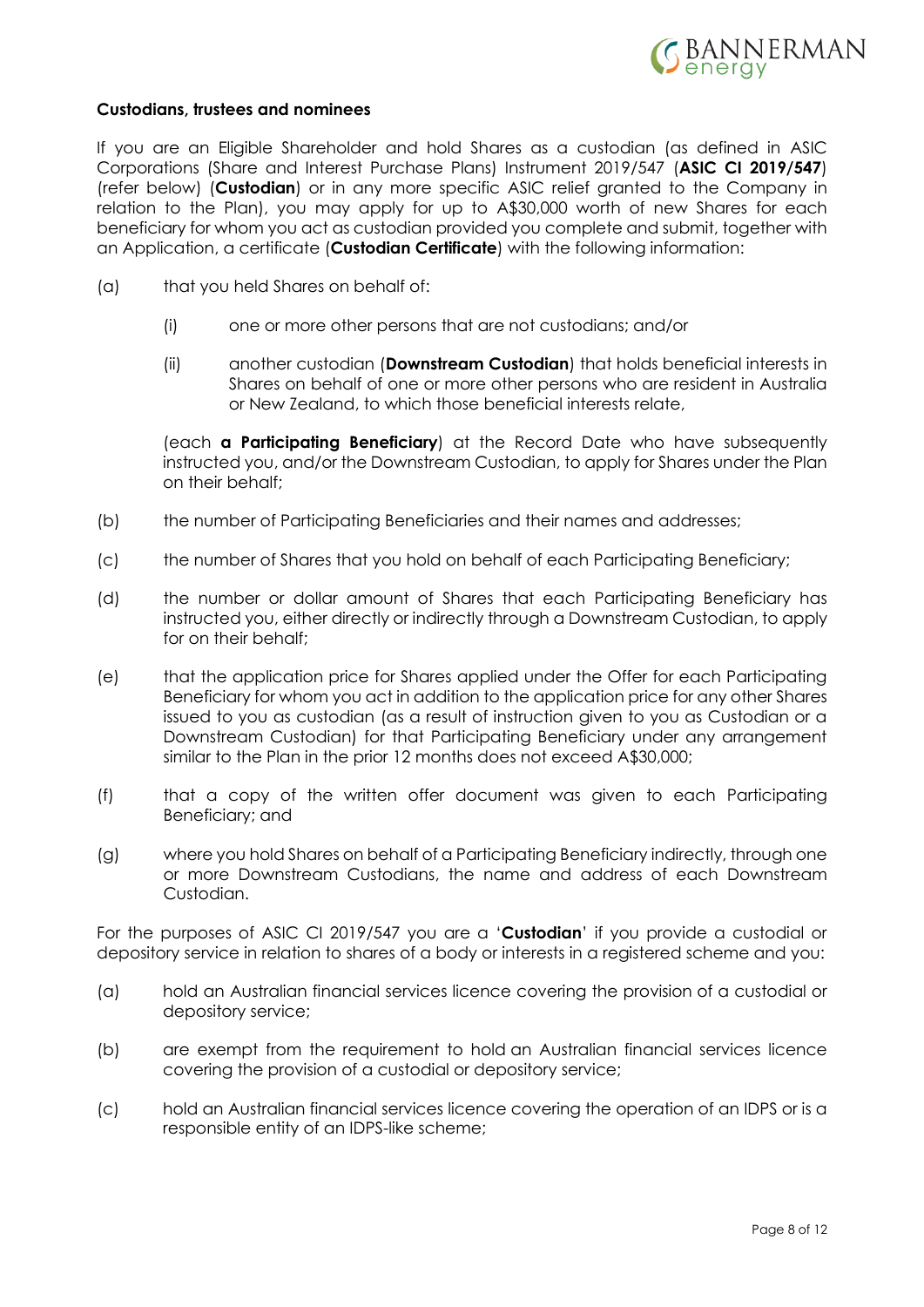

- (d) are a trustee of a self-managed superannuation fund or a superannuation master trust; or
- (e) are a registered holder of shares or interests in the class and is noted on the register of members of the body or scheme as holding the shares or interests on account of another person.

If you hold Shares as a trustee or nominee for another person or persons but are not a Custodian as defined above, you cannot participate for beneficiaries in the manner described above. In this case, the rules for multiple single holdings (above) apply.

Custodians should request a Custodian Certificate when making an Application on behalf of Participating Beneficiaries. To request a Custodian Certificate and if you would like further information on how to apply, you should contact the Company's share registry at any time from 8.30am to 5.00pm AEST Monday to Friday during the Offer period.

The Company reserves the right to reject any Application to the extent it considers that the Application (whether alone or in conjunction with other Applications) does not comply with these requirements. The Company reserves the right to reject Applications in accordance with these Terms and Conditions.

## **Price of Shares**

The price of Shares to be issued under the Plan is A\$0.22 which represents a discount of 11.3% of the volume weighted average market price for the Shares over the last five trading days on which sales in the Shares were recorded prior to the date the Plan was announced, being A\$0.248.

### **Applications and Notices**

At the discretion of the Directors, the Company will send Eligible Shareholders a letter of offer and acceptance procedures, inviting them to subscribe for Shares under the Plan, and accompanied by these Terms and Conditions of the Plan and an Application Form. Applications will not be accepted after the Closing Date of the Offer being 5:00pm (AEST) on Tuesday 19 April. Over subscriptions to an offer will be refunded without interest.

Notices and statements made by the Company to participants may be given in any manner prescribed by its Constitution.

### **Acknowledgement**

By completing an Application and making the associated payment in accordance with the options on your Application Form, you:

- (a) irrevocably and unconditionally agree to the terms and conditions of the Plan and the terms and conditions of the Application Form and agree not to do any act or thing that would be contrary to the spirit, intention or purpose of the Plan;
- (b) warrant that all details and statements in your Application are true and complete and not misleading;
- (c) agree that your Application will be irrevocable and unconditional (that is, it cannot be withdrawn even if the market price of the Shares is less than the Price);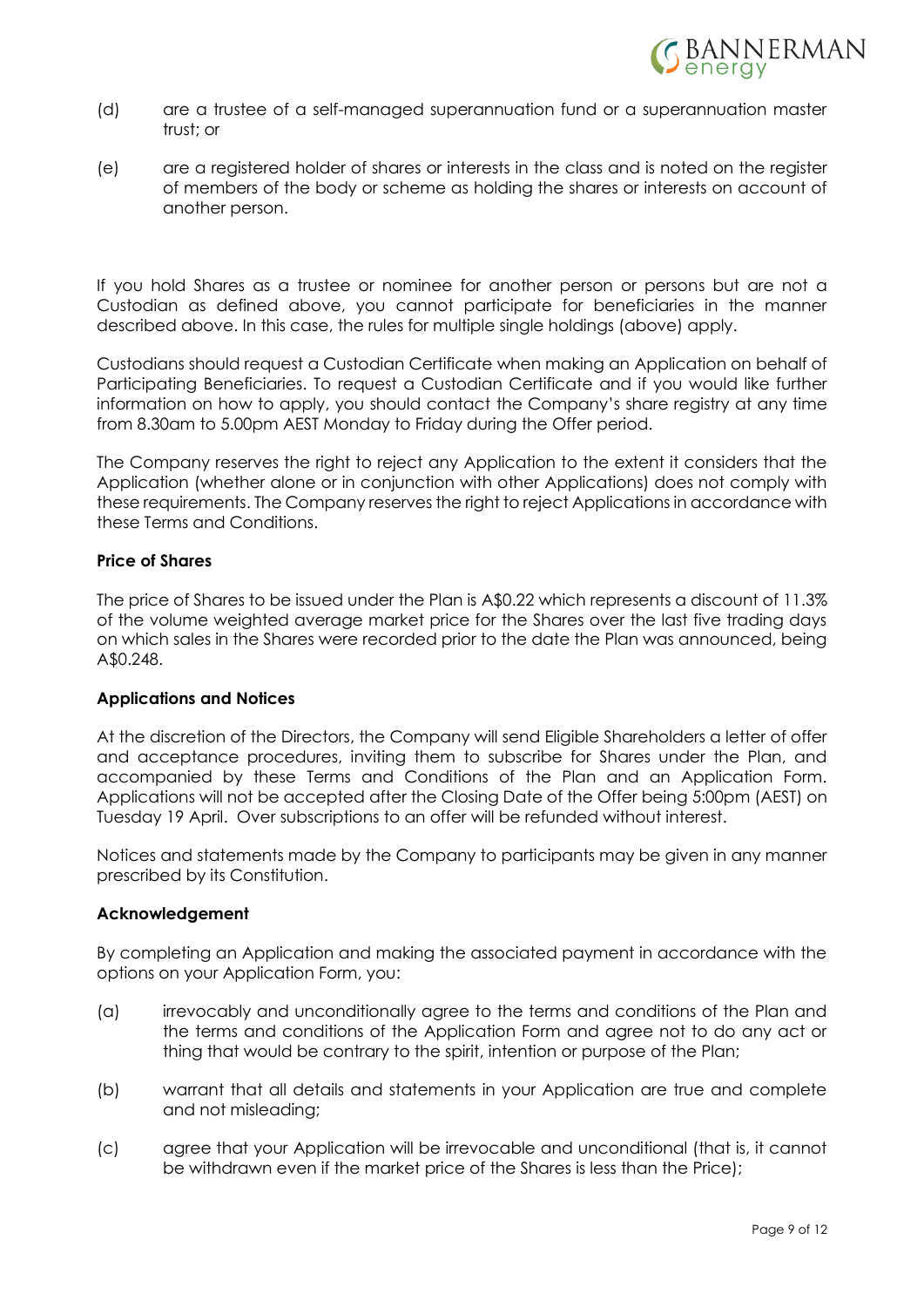

- (d) warrant that you are an Eligible Shareholder and are eligible to participate in the Plan:
- (e) acknowledge that no interest will be paid on any application monies held pending the issue of Shares under the Plan or subsequently refunded to you for any reason;
- (f) acknowledge that the Company and its officers and agents, are not liable for any consequences of the exercise or non-exercise of its discretions referred to in these terms and conditions;
- (g) acknowledge and agree that if you are acting as a trustee, nominee or Custodian, each beneficial holder on whose behalf you are participating is resident in Australia or New Zealand, and you have not sent these Terms and Conditions, an Offer Document, or any materials relating to the Plan, to any person outside Australia and New Zealand;
- (h) if you are applying on your own behalf (and not as a Custodian), acknowledge and agree that:
	- (i) you are not applying for Shares with an application price of more than A\$30,000 under the Plan (including by instructing a Custodian to acquire Shares on your behalf under the Plan); and
	- (ii) the total of the application price for the following does not exceed A\$30,000:
		- (A) the Shares the subject of the Application;
		- (B) any other Shares issued to you under the Plan or any similar arrangement in the 12 months before the Application (excluding Shares applied for but not issued);
		- (C) any other Shares which you have instructed a Custodian to acquire on your behalf under the Plan; and
		- (D) any other Shares issued to a Custodian in the 12 months before the Application as a result of an instruction given by you to the Custodian to apply for Shares on your behalf under an arrangement similar to the Plan.
- (i) if you are a Custodian and are applying on behalf of a Participating Beneficiary on whose behalf you hold Shares, acknowledge and agree that:
	- (i) you are a Custodian (defined above);
	- (ii) you hold Shares (directly or indirectly) on behalf of one or more Participating Beneficiaries;
	- (iii) you held Shares on behalf of the Participating Beneficiary as at the Record Date who has instructed you to apply for Shares on their behalf under the Plan;
	- (iv) each Participating Beneficiary on whose behalf you are applying for Shares has been given a copy of this document;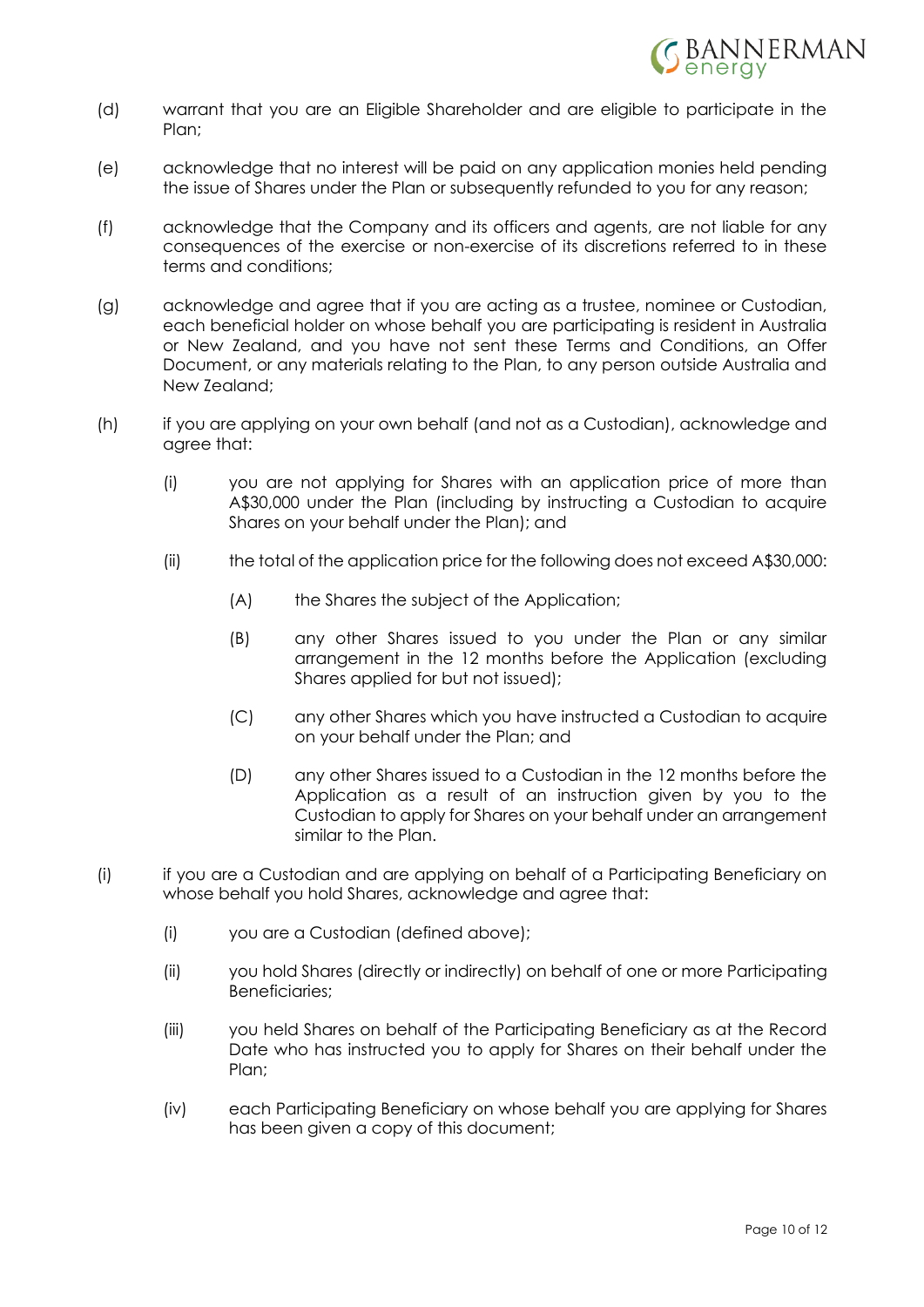

- (v) the application price for the Shares applied for on behalf of the Participating Beneficiary, and any other Shares applied for on their behalf under a similar arrangement in the previous 12 months (excluding shares applied for but not issued), does not exceed A\$30,000; and
- (vi) the information in the Custodian Certificate submitted with your Application is true, correct and not misleading;
- (j) agree to be bound by the constitution of the Company (as amended from time to time);
- (k) acknowledge that none of the Company, its advisers or agents, has provided you with any financial product or investment advice or taxation advice in relation to the Plan, or has any obligation to provide such advice; and
- (l) authorise the Company, and its officers and agents, to correct minor or easily rectified errors in, or omissions from, your Application including the Application Form and to complete the Application by the insertion of any missing detail.

### **Placement of Shortfall**

Any shortfall from the Offer may be placed at the discretion of the Directors. The Company confirms that any issue of shortfall will be placed subject to the Company's compliance with ASX Listing Rule 7.1 and 7.1A at the time of issue. As at the date of this document and assuming all Shares under the Placement are issued, the Company will have capacity to issue 425,850,357 Shares under its ASX Listing Rule 7.1 capacity.

#### **Issue of Shares**

Shares to be issued under the Plan will be issued as soon as reasonably practicable after the Closing Date and in any event no more than five business days of the Closing Date and will rank equally in all respects with all other fully paid ordinary shares in the capital of the Company from the date of issue.

Shareholding statements or CHESS notification will be issued in respect of all Shares issued under the Plan. The Company will, promptly after the issue of Shares under the Plan, make application for those Shares to be listed for quotation on the official list of ASX.

### **Modification and Termination of the Plan**

The Company may modify or terminate the Plan at any time. The Company will notify ASX of any modification to, or termination of, the Plan. The omission to give notice of any modification to, or termination of, the Plan or the failure of ASX to receive such notice will not invalidate the modification or termination.

Without limiting the above, the Company may issue to any person fewer Shares than the person applied for under the Plan if the issue of Shares applied for would contravene any applicable law or the Listing Rules of ASX.

### **Raising Amount and Scale back**

The Company is seeking to raise a maximum of A\$5.0 million under the Plan. However, the Company reserves its absolute discretion regarding the final amount raised under the Plan subject to compliance with the ASX Listing Rules.